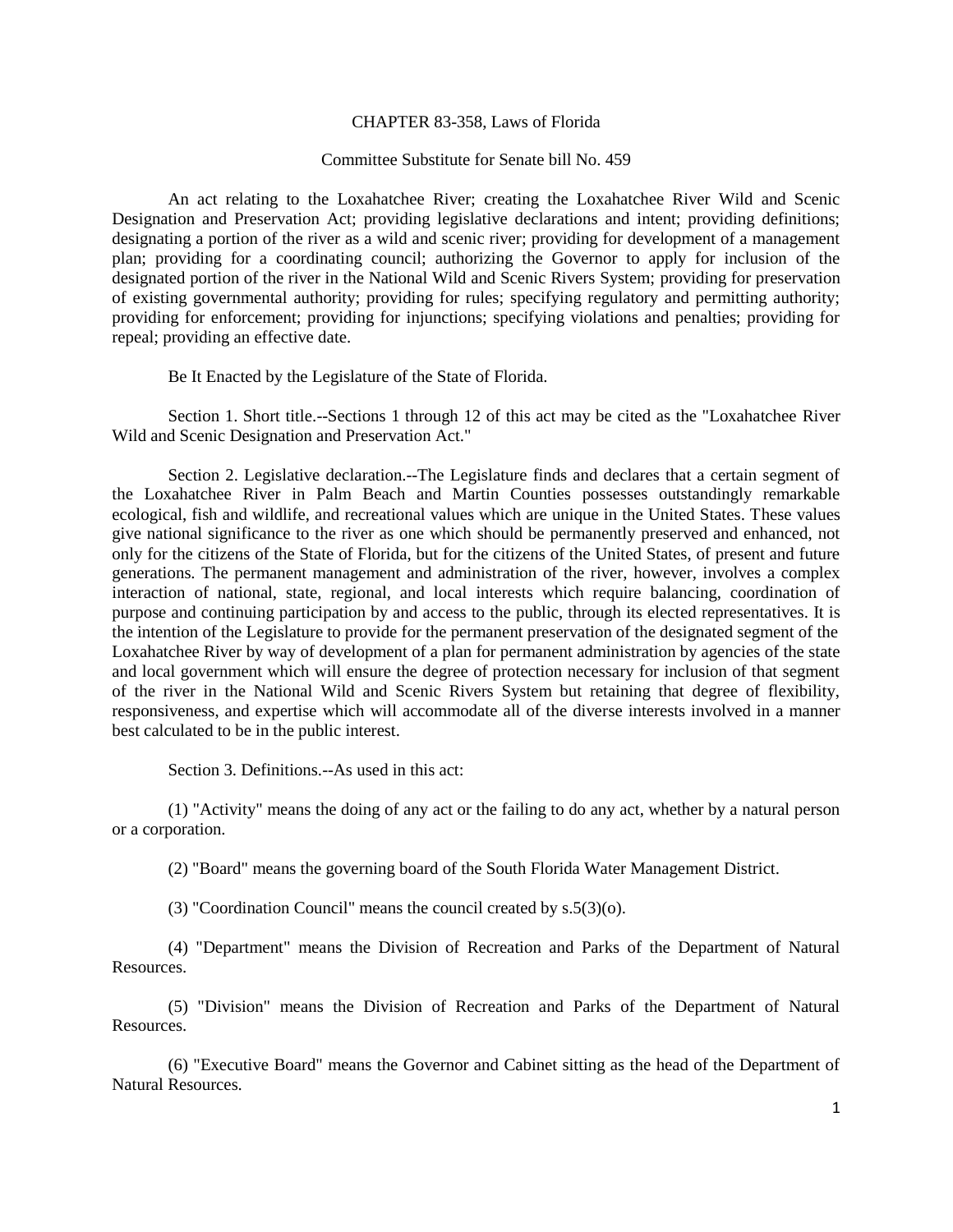(7) "Resource value" means any one or more of the specific scenic, recreational, geologic, fish and wildlife, historic, cultural, or ecological features identified by the National Park Service, Department of the Interior, in its Draft Wild and Scenic Rivers Study/Draft Environmental Impact Statement as being outstandingly remarkable or worthy of note.

(8) "River area" means that portion of the Northwest Fork of the Loxahatchee River from river mile 6 to river mile 13.5, together with such abutting uplands as determined in the permanent management plan to form the corridor having visual impact on the river user, and which may be necessary to maintain the natural and scenic appeal of the river.

Section 4. Designation of wild and scenic river.--The Northwest Fork of the Loxahatchee River between river mile 6 and river mile 13.5 is hereby designated as a wild and scenic river for the purposes of this act and subject to all of the provisions of this act. Such designated portion is more particularly described as that portion of the Northwest Fork downstream of the southern boundary of Riverbend County Park located in Palm Beach County and upstream of an east-west line passing through a point where the southern boundary of Jonathan Dickinson State Park intersects the eastern shoreline of the river.

Section 5. Development of management plan.--

(1) The department and the South Florida Water Management District shall jointly develop a proposed management plan for the designated segment of the Loxahatchee River, which management plan, subject to and consistent with the provisions of this act, will be designed to qualify the designated segment of the river for inclusion in the national Wild and Scenic rivers System.

(2) The development of the proposed management plan shall include participation by the National Park Service, by all appropriate state agencies, by all appropriate or interested local governments, including but not limited to Palm Beach County, Martin County, the Jupiter Inlet District, the Town of Jupiter, the Loxahatchee River Environmental Control District, the South Indian River Water Control District, and the Northern Palm Beach County Water Control District, the Palm Beach County Farm Bureau, and by any others deemed advisable by the department or board. To the extent not inconsistent with the provisions of this act, the plan shall include such conditions as the United State Secretary of the Interior may require.

(3) The proposed management plan shall include provision for:

(a) Permanent protection and enhancement of the ecological, fish and wildlife, and recreational values identified by the National Park Service in its draft study of the river and for which the river was chosen for inclusion in the system without, insofar as is consistent therewith, limiting other uses that do not substantially interfere with public use and enjoyment of those values; primary emphasis being given to protecting esthetic, scenic, historic, archaeologic, and scientific features;

(b) Continuation of land uses and developments on private lands within the river area which are in existence on the effective date of this act which are not incompatible with the purposes of designation;

(c) Periodic studies to determine the quantity and mixture of recreation and other public uses which can be permitted without adverse impact on the resource values of the river area;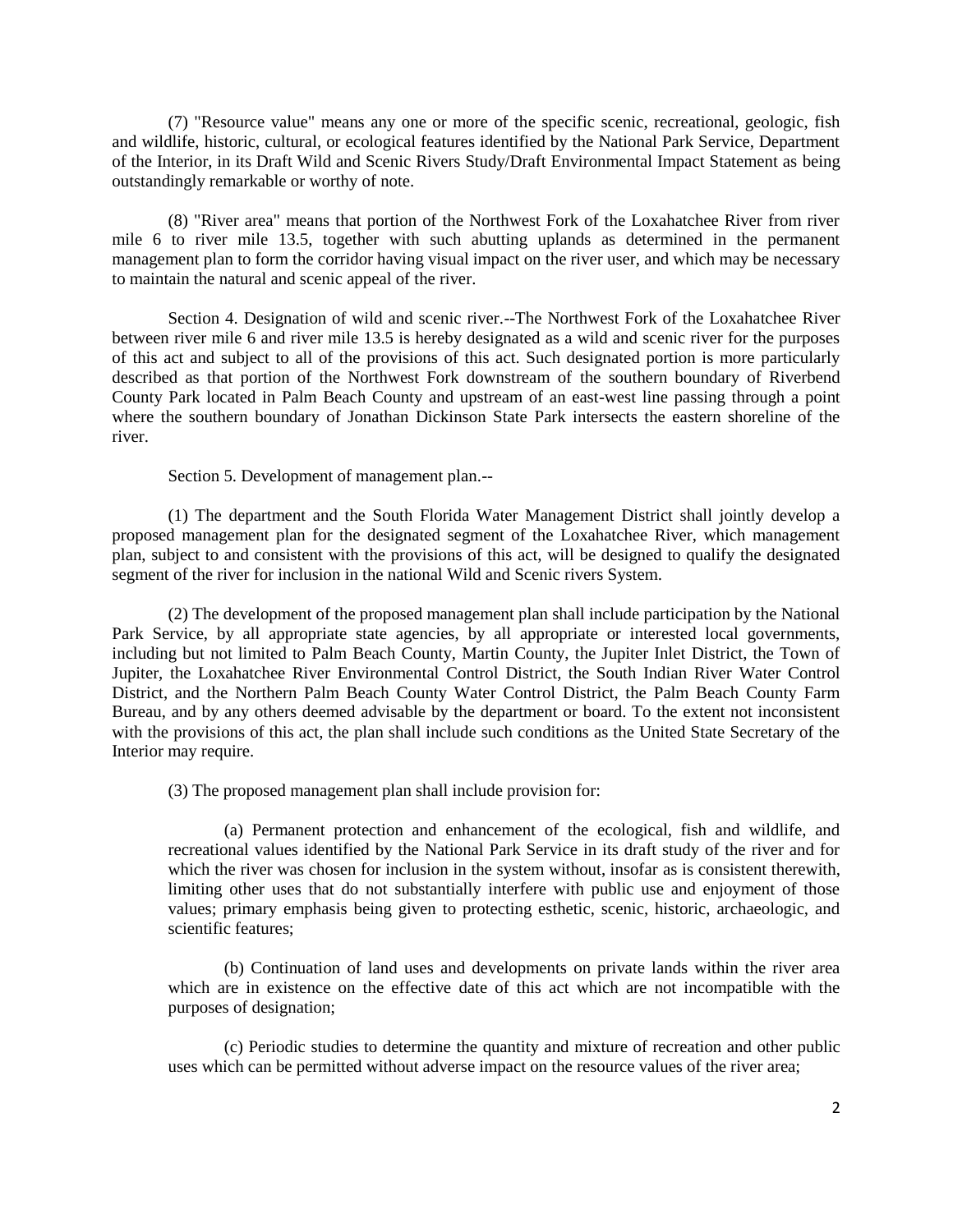(d) Regulation and distribution of public access where necessary to protect and enhance the resource values of the river area;

(e) Basic facilities to absorb user impact on the river area, including necessary toilet refuse containers, but located in order to minimize their intrusive impact;

(f) Location of major facilities such as developed campgrounds, visitor centers, and administrative headquarters outside the river area;

(g) Restriction of motorized travel by land vehicle or boat where necessary to protect the resource values in the river area;

(h) Agricultural and forestry practices similar in nature and intensity or less intensive than those present in the river area on the effective date of this act;

(i) Limitation of resource management practices to those necessary for protection, conservation, rehabilitation, or enhancement of river area resource values;

(j) Maintenance of existing water quality;

(k) Whenever alternative routes are unavailable, location and construction of new public utility or road, rights-of-way in a way which minimizes adverse effects on scenic, recreational, fish and wildlife, and other resource values in the river area;

(l) Continuance of existing drainage and water management practices, unless such existing practices will degrade or diminish existing water quality or existing practices will degrade or diminish existing water quality or existing resource values in the river area, and allowances of new water resource management practices which will not have a substantial adverse impact on resource values in the river area;

(m) Review and regulation of all activities conducted or proposed to be conducted which will or may have a substantial adverse impact on any of the resource values in the river area as provided n this act;

(n) Continuation of activities or developments below or above the designated segment which will not invade the river area or substantially diminish the scenic, recreational, and fish and wildlife resource values present in the river area on the effective date of this act; and

(o) A permanent management coordinating council composed of one representative from each of the participants provided for in subsection (2). The coordinating council shall review and make recommendations, in the first instance, on all applications for permits required by this act, as well as all proposals for amendments or modifications to the permanent management plan, and render its nonbinding advisory opinion to the board and the department. Each participant shall appoint one member to the coordinating council. The coordinating council shall elect a chairman, vice chairman, and secretary to serve for a term of one year. The coordinating council shall adopt bylaws to provide for such other officers as it may deem necessary, election of officers, removal of officers for just cause, meetings, quorum, procedures for the conduct of its business, and such other matters as the membership may deem advisable in the conduct of its business. Such professional staff as the coordinating council may require shall be provided by the South Florida Water Management District.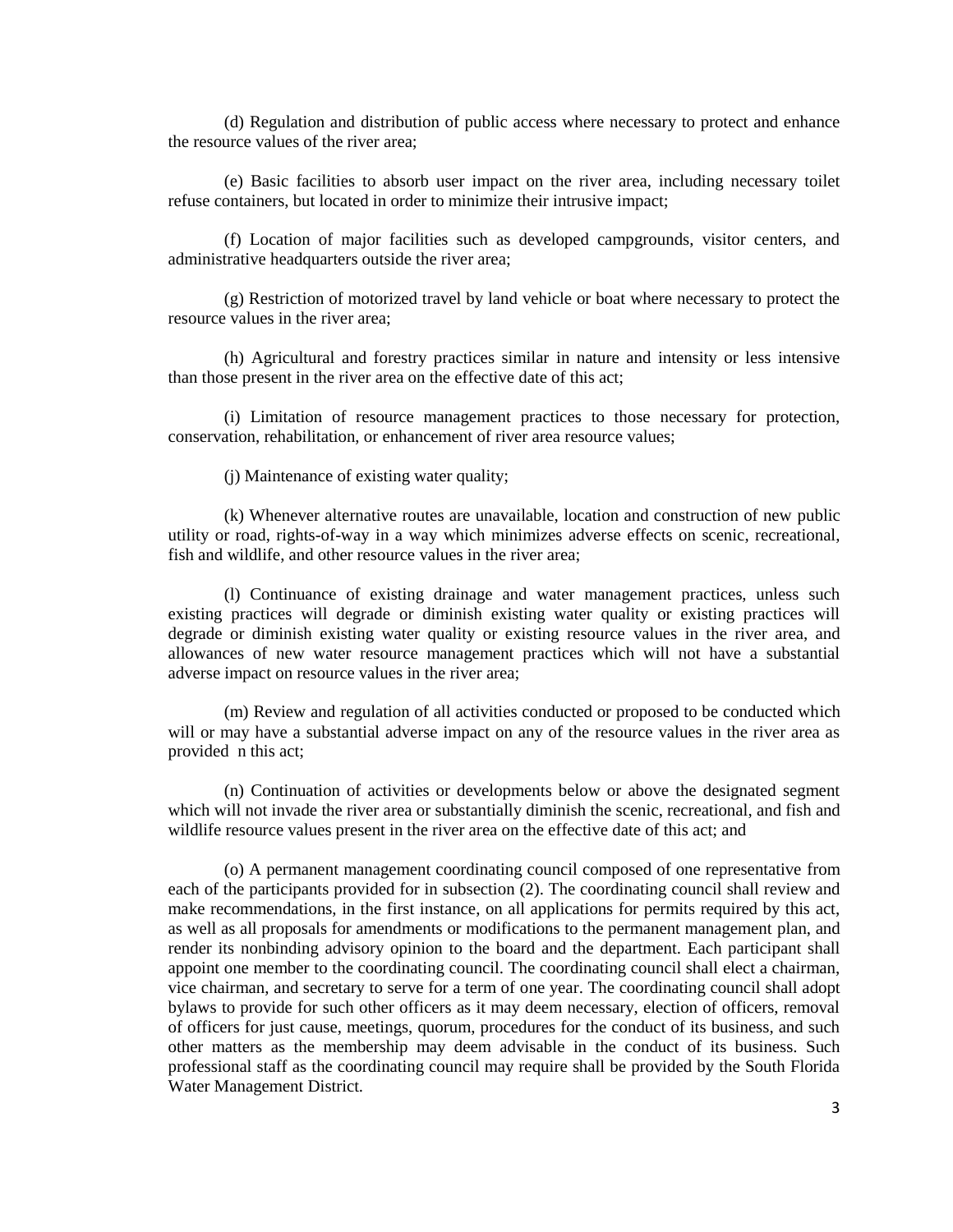(4) To the extent not inconsistent with this act, the proposed management plan may also include any other provisions deemed by the department and the board to be necessary or advisable for the permanent protection of the river as a component of the National Wild and Scenic Rivers System.

Section 6. Authority for application for inclusion in National Wild and Scenic Rivers System.-- Upon completion of the development of a proposed management plan, the executive director of the department shall forward the proposed management plan to the executive board. After the executive board has received, reviewed and accepted a proposed management plan, the Governor may apply to the United States Secretary of the Interior for inclusion of the designated segment of the Loxahatchee River into the National Wild and Scenic Rivers System.

Section 7. Preservation of existing governmental authority.--

(1) Nothing contained in this act shall operate to divest any agency, water management district, municipality, county, or special district of any authority or jurisdiction in existence on the effective date of this act.

(2) Construction and maintenance of improvements at the Jupiter Inlet and in the Loxahatchee River downstream from the designator segment for purposes of navigation, waterway flushing, or upland drainage, including creation or preservation of channels, maintenance dredging, jetty improvements, riprapping, construction of groins and similar improvements, and removal of sand or dead oyster shall bare when deemed to have a potential for substantial adverse impact on the resource values of the river area shall be undertaken using techniques which minimize adverse effects on scenic, recreational, fish and wildlife and other values of the river area.

Section 8. Rulemaking authority.--After approval by the Secretary of the Interior of an application by the Governor under this act for inclusion of the Loxahatchee River in the National Wild and Scenic Rivers System, the board and the department shall each have full authority under their separate jurisdictions as provided in s.9 to adopt rules deemed necessary for the discharge of the respective duties of each as provided herein, including the adoption of the proposed management plan as the permanent management plan, and including the power to adopt rules modifying or amending the management plan in accordance with the provisions of this act and rules providing for permanent management of the designated segment as a component of the National Wild and Scenic Rivers System.

Section 9. Separation of regulatory authority.--

(1) The department shall have full and exclusive authority to adopt rules concerning and to regulate activities within the river area having a direct and substantial adverse effect on any resource value within the river area.

(2) The board shall have full and exclusive authority to adopt rules concerning and to regulate activities outside the river area having substantial adverse impact on resource values within the river area.

(3) The department and the board shall coordinate all activities related to rule adoption and enforcement in order to avoid to the maximum extent possible any conflicts or duplication arising therefrom.